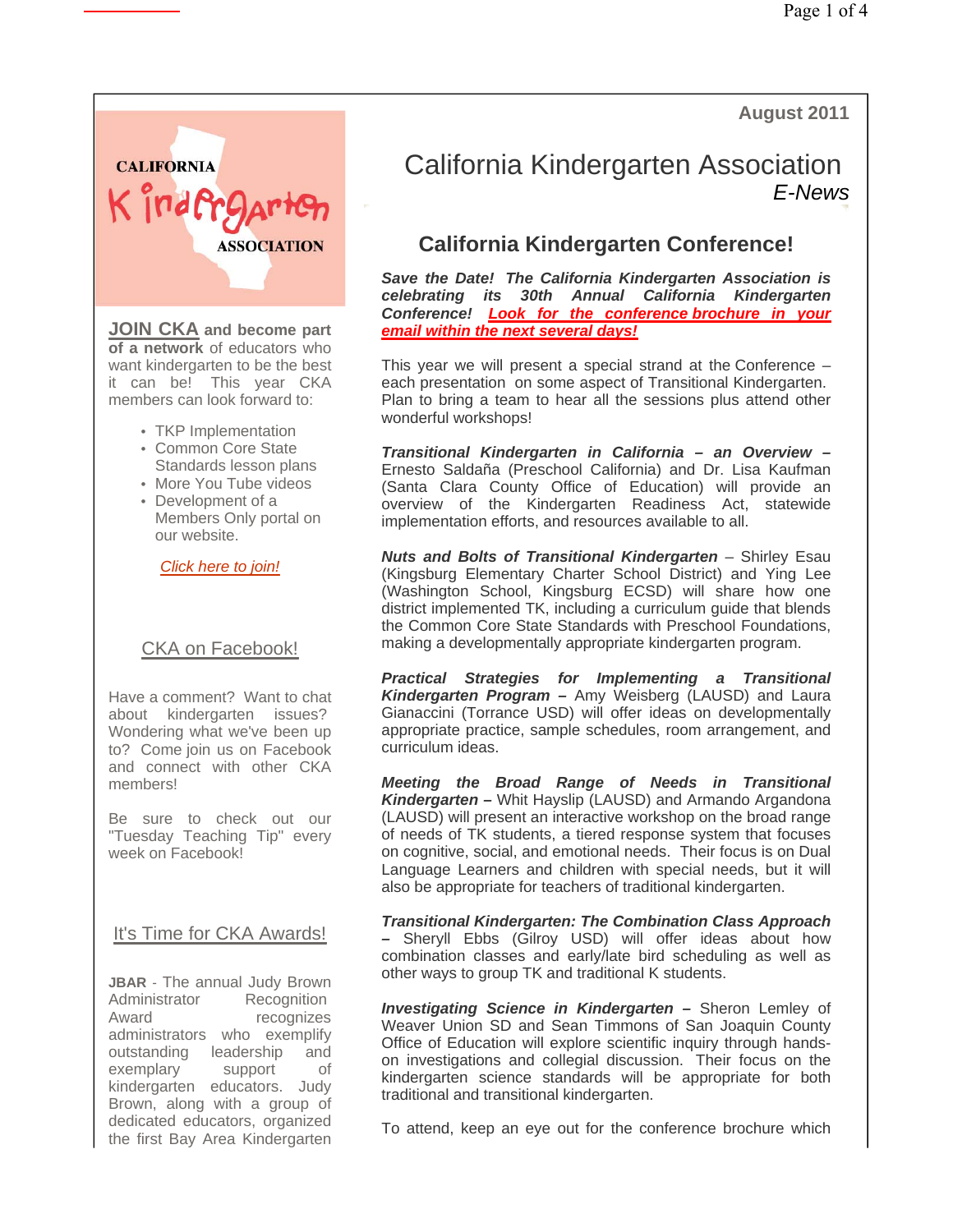Conference. She also served as the first President of CKA.The administrator who is nominated recognizes and encourages professional development of kindergarten teachers and supports the unique needs of the kindergarten classroom. The nominator must be a current member of CKA.

Deadline: October 1, 2011. The recipient will be given a Certificate of Recognition during the opening session of the annual California Kindergarten Conference as well as be highlighted by an article in the CKA newsletter,*TAKE FIVE*. For application, click here.

**ASTEA -** The \$500 Audrey Sanchez Teacher Enhancement Award has been established to honor Audrey's spirit, talent, leadership and dedication to CKA and Kindergarten by recognizing individual educators for achievement and excellence in early childhood education. The nominee must believe in the philosophy of the CKA Mission Statement. Deadline: November 1, 2011. For application, click here.

### Get \$\$\$ for Your Classroom

Did you know teachers typically spend \$40 a week of their own money for classroom materials? Here's a novel way to raise money for your favorite classroom project – go online to DonorsChoose and ask for help. This online charity can help you find funding for a classroom library, musical instruments, instructional supplies, or other important classroom items. Go online to learn more about this charity at http://www.donorschoose.com/.

#### will **be emailed in in the next several days**!

**Exhibitors 2012!** The California Kindergarten Association invites you to exhibit your educational materials at the 30th Annual California Kindergarten Conference. We are anticipating over 500 participants - kindergarten teachers, preschool teachers, early primary teachers, administrators, parents and leaders in the forefront of education today.

> For information visit http://www.californiakindergartenassociation.org/.

## **How CKA Can Help You!**

CKA is listening to you! In July we summarized the 209 responses to our May survey. Representing new and experienced teachers, long-time and new members, you said you wanted more information, lesson plans and activities to use in your classes and feedback on issues you face. Each month's e-News will highlight specific survey responses and how CKA is changing to meet your needs. This month we focus on how we're using technology to serve you.

CKA now offers multiple ways to gain new information and interact on early childhood issues – a new and improved website at http://www.californiakindergartenassociation.org/, e-BLASTS, e-News, and *Take 5*. We're active on Twitter (follow us: @ckastaff). You can also join us on Facebook (http://www.facebook.com/pages/California-Kindergarten-Association/93714041733). Our website now features a blog where you can find and share teaching ideas.

CKA rejuvenated our website to make it more interactive and to offer new features.

- PowerPoints on Transitional Kindergarten and Common Core State Standards
- Lesson plans using Common Core State Standards, submitted by teachers
- New topics such as Developmentally Appropriate Practice, Transitional Kindergarten, and others
- Current year's research articles—written by early childhood educators like you—along with study guides to help your professional learning communities "dig deeper"
- Photos to make kindergarten and our teaching come alive
- Blog posts that you can use to send us comments or questions
- Pay-pal payment to join will soon be available
- Complete archived research will be available for members only

CKA started a Facebook page. Your survey responses the following:

• About 10 percent of you are "friends" of CKA on Facebook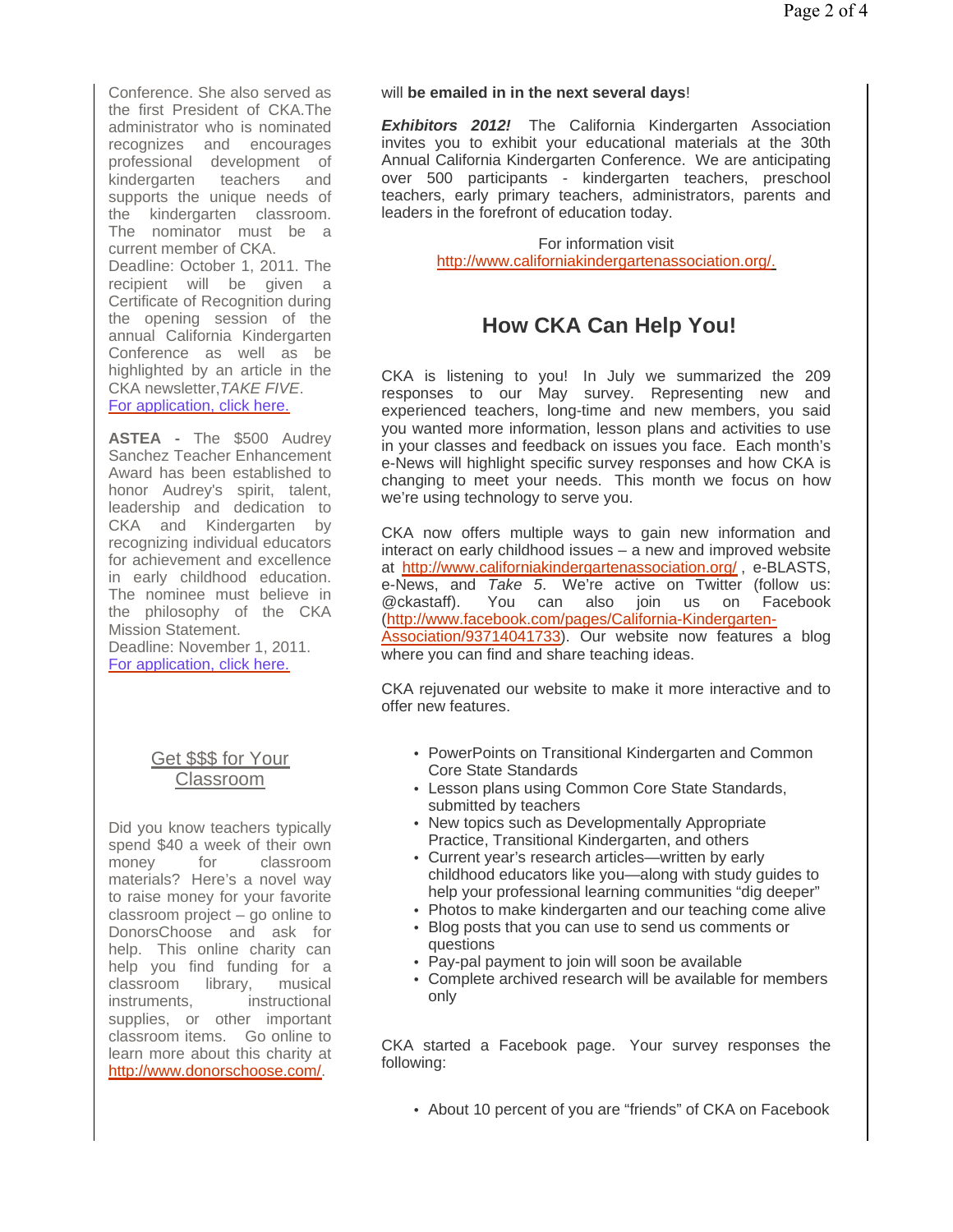### Art Really Teaches 4th Edition

The new, 140 page  $4<sup>th</sup>$  Edition is bigger and better! The new edition includes new color photos of art projects by four-, five-, and six-year-old artists from throughout the state, tips for framing artwork, and a project title index as well as over 400 activities to help you teach the standards in Math, Language Arts, Social Studies, Science and Visual Art.



*ART Really Teaches* helps you teach academic standards the way children learn best—with hands-on art projects. It's a must for Kindergarten teachers. The cost if \$35 plus shipping and handling. To order yours today and put it to use in your classroom, please contact First Stage Publishing at (707)664- 0164 or email them at FirstStageco@aol.com

- A whopping 40 percent of you said you intended to be a "friend."
- Nearly 8 percent don't use FB regularly.
- Another 8 percent thought it was only for personal information.
- Some 6 percent said you had no time.
- About 63 percent said you are not on FB, but some of you want to be (see second bullet).

As we improve posting regularity, you are responding. Since CKA Facebook started, CKA has 337 fans on Facebook individuals. We'd love to make it to 500. Help us reach our goal! "Like" us today! " It's easy to join Facebook and your account can insure that you only allow certain individuals (or no one) to access information about you. Once you have an account, you can "like" the California Kindergarten Association and you're on your way.

Every Tuesday, CKA posts a Tuesday Teaching Tip on Facebook that later is posted on our website. Many Tips include colorful photos. Now we are receiving Tuesday Teaching Tips from you!

A weekly e-BLAST contains information on one issue. Recently, we offered membership incentives – professional books for a pair of lucky educators who joined during the "pledge drive." In August and September additional books will be provided to winners from a list of renewing/new members. We periodically offer these incentives.

The monthly e-News contains five or six short articles, links to resources, and other pertinent information you may need. The issue includes the month's lesson plans which are later posted on our website.

The quarterly Take 5 contains research information, teaching ideas, and statewide resources. Since we send it electronically, we can include links to additional resources and information. This distribution makes your membership dollars go further!

We hope our use of technology will enrich your experience with CKA and help you do the difficult job you tackle every day – teaching young children! Grab a friend and come join us on Facebook, Twitter, and our updated website. Good luck in the 2011-2012 school year, and we look forward to sharing in your adventures with a new group of children!

## **Innovative Ideas Grant**

CKA is offering an Innovative Ideas Grant of \$150 for the development and implementation of appropriate environment, curricula or classroom project to meet the diverse needs of young children. Our mission is to facilitate quality education for all kindergarten children. We aim to advance the professionalism of early childhood educators; promote an understanding of how young children learn and develop; contribute to and promote the seamless transition from preschool to kindergarten and beyond.